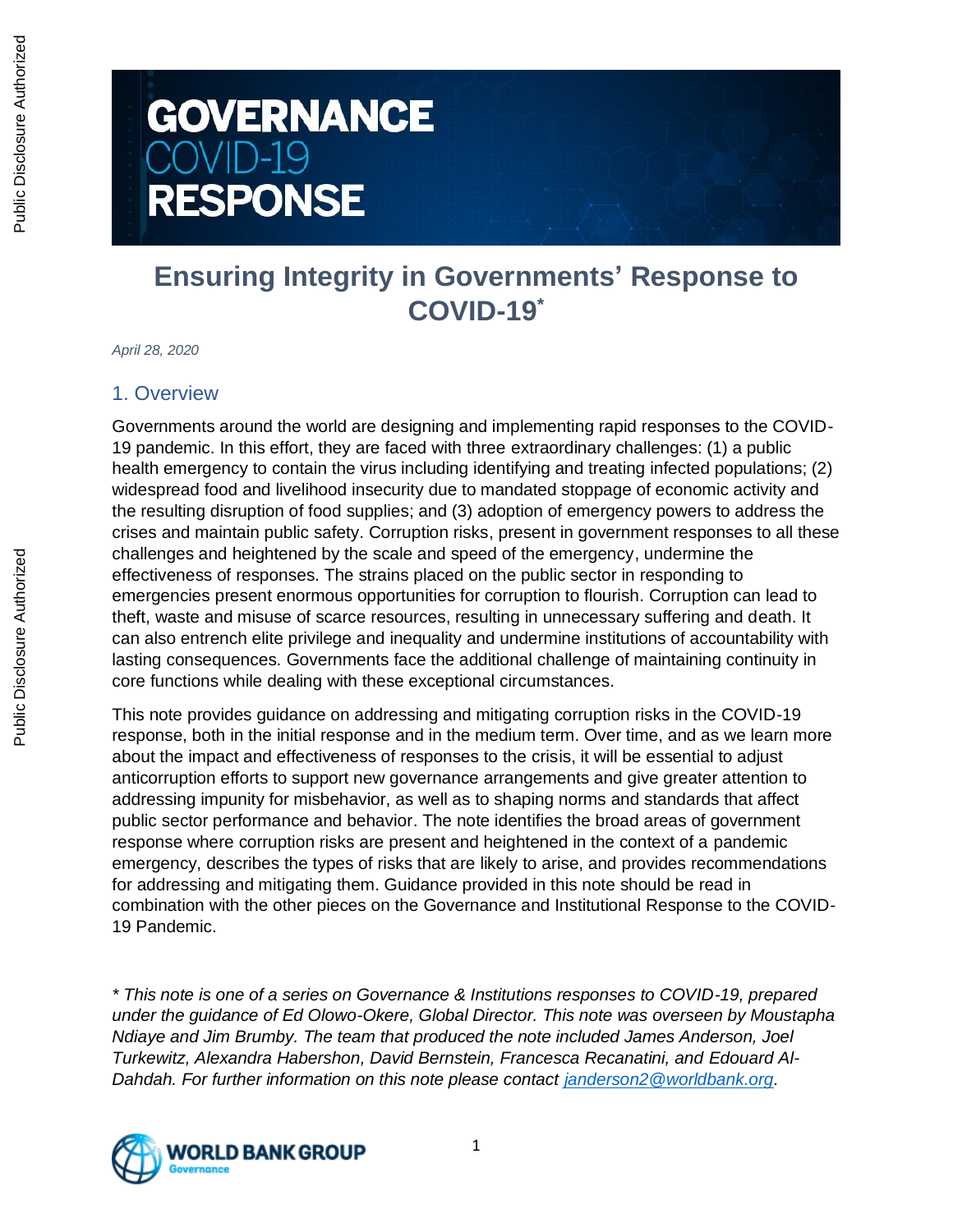# **Six principles to help with the anticorruption effort during COVID-19**

- 1. *Keep it simple.* Concentrate on using simple processes as much as possible quickly document and assign responsibilities. This is not the time to introduce additional complexity and new systems.
- 2. *Balance discretion with transparency and accountability.* Greater discretion needs to be provided to increase agility; it should be balanced by clear communication with and reporting to the public including identifying the recipients of public money. Create direct links for the public and NGOs so that they can monitor decisions and the use of resources and raise concerns.
- 3. *Focus on where the money is.* Apply a risk-based approach so that material risks are managed. The economic support packages are big money; eligibility and oversight need to be clear.
- 4. *Remember that delivering services is a people business and people are an asset and a liability.* Social distancing means many countries are working in a different way than they usually do. This may be keeping the doors of government open, but it also brings new risks. Staff need to be reminded of their fiduciary obligations and control systems need to stay in place.
- 5. *Praise exemplary action, but report on anticorruption actions taken and individuals and firms sanctioned.* Deterrence can be reinforced by highlighting actions taken but go high and inspire when possible.
- 6. *Keep one eye on the rearview mirror.* Even though the main effort is to be forward looking and agile to devise approaches that help during this catastrophic time, it is nevertheless also important to constantly review what is working and what is not.

The note is organized around three areas of government response to the COVID-19 pandemic where corruption risks are present and heightened:

*Response to the health emergency-* Rapidly procuring medical supplies, moving them to intended points of service delivery, ensuring rapid customs clearance of imported medicines, and mobilizing additional health care workers all present risks for corruption. The need for governments to resort to non-standard, emergency procedures to expedite spending and service delivery increases those risks.

*Response to food and livelihoods insecurity-* The economic and social impact of COVID-19 is becoming more pronounced with extended lockdowns and cessation of economic activity. In the poorer developing countries and fragile contexts an economic shutdown can have a direct impact on food supplies and availability. Government actions to mitigate the economic impact of the pandemic through cash transfers to individuals and emergency subsidies to businesses or food distribution to the poor, while providing a vital lifeline, are vulnerable to fraud and undue influence by private and elite interests or for political gain.

*Adoption of emergency powers to address the health and economic crises and to maintain public safety-* Governments in many countries have assumed exceptional powers to enable a more rapid response to the crisis. Strict rules mandating quarantine, isolation and curfews, and prohibition of economic activity have in many countries been accompanied by broad authority and discretion for police and other authorities in enforcing these rules. These

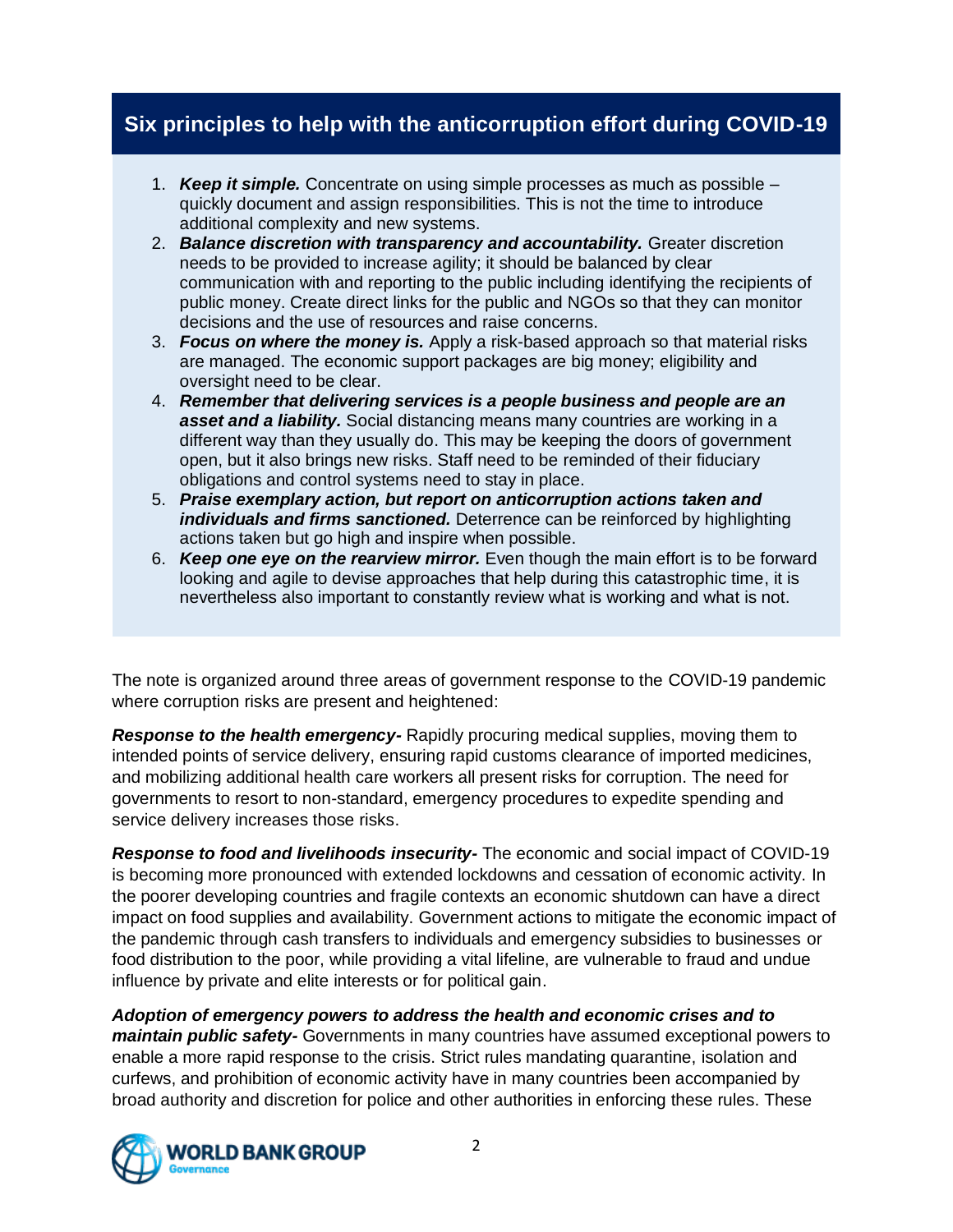measures are fraught with risks of rent-seeking by authorities to look the other way. Some countries have made use of electronic means to track the movement of individuals to enforce containment measures and to track the spread of the virus. Others have justified restrictions on speech and information flow citing concerns about spread of rumors and false data. The adoption of unfettered emergency powers and surveillance technologies risk undermining institutional checks and balances, weakening the authority and independence of accountability institutions, and shrinking civic space in the longer term.

# 2. The Health Emergency

## *Corruption risks include:*

**Corruption in the procurement of emergency supplies and services:** Emergency purchases are agreed at grossly inflated prices; emergency contracts are awarded to favored or politically connected suppliers and shell companies established for that purpose; selected procurements are prioritized in return for kickbacks or favors; payments are made for contracts that are not performed.

**Corruption in the supply chain and service delivery:** Goods and supplies are stolen before reaching their intended beneficiaries; vital emergency supplies are diverted by connected elites or for political favor; fraudulent or defective pharmaceuticals and equipment are introduced into the supply chain in greater quantities due to overburdened customs authorities; unofficial payments by patients to medical workers in return for treatment arises or is exacerbated by the crisis.

**Corruption in the administration of the response to the health crisis:** salaries intended for additional health workers are diverted or stolen; emergency jobs or new posts are filled by unqualified workers through nepotism or patronage.

#### *Measures to address these risks include:*

- *Ensure assignment of responsibilities for oversight of both extraordinary spending measures and of the supply and delivery of goods and services*. Given the unprecedented nature of the crisis and the need for cooperation across agencies and levels of government, oversight mechanisms could easily fall through the cracks. This can be resolved by specifying in every piece of legislation or executive order which agencies will be responsible for oversight. Existing oversight bodies (such as an Inspector General in the health sector) would be responsible for activating rapid supplemental oversight in the delivery of goods and services. If any ex-ante oversight or review processes are to be circumvented in the interest of time, replacements that allow for accountability during implementation of a government process, or shortly after, should be spelled out.
- *Define and activate explicit processes and protocols for documenting emergency spending related to the health emergency response, including procurement transactions, receipt of goods and supplies, and tracking delivery of supplies involving central and decentralized authorities.* Ensure that adequate staff are available to produce records, through redeployment where necessary. This is especially important if spending and procurement are recorded in paper-based systems. Tracking of decentralized services is likely to require engagement with local communities and their leaders.

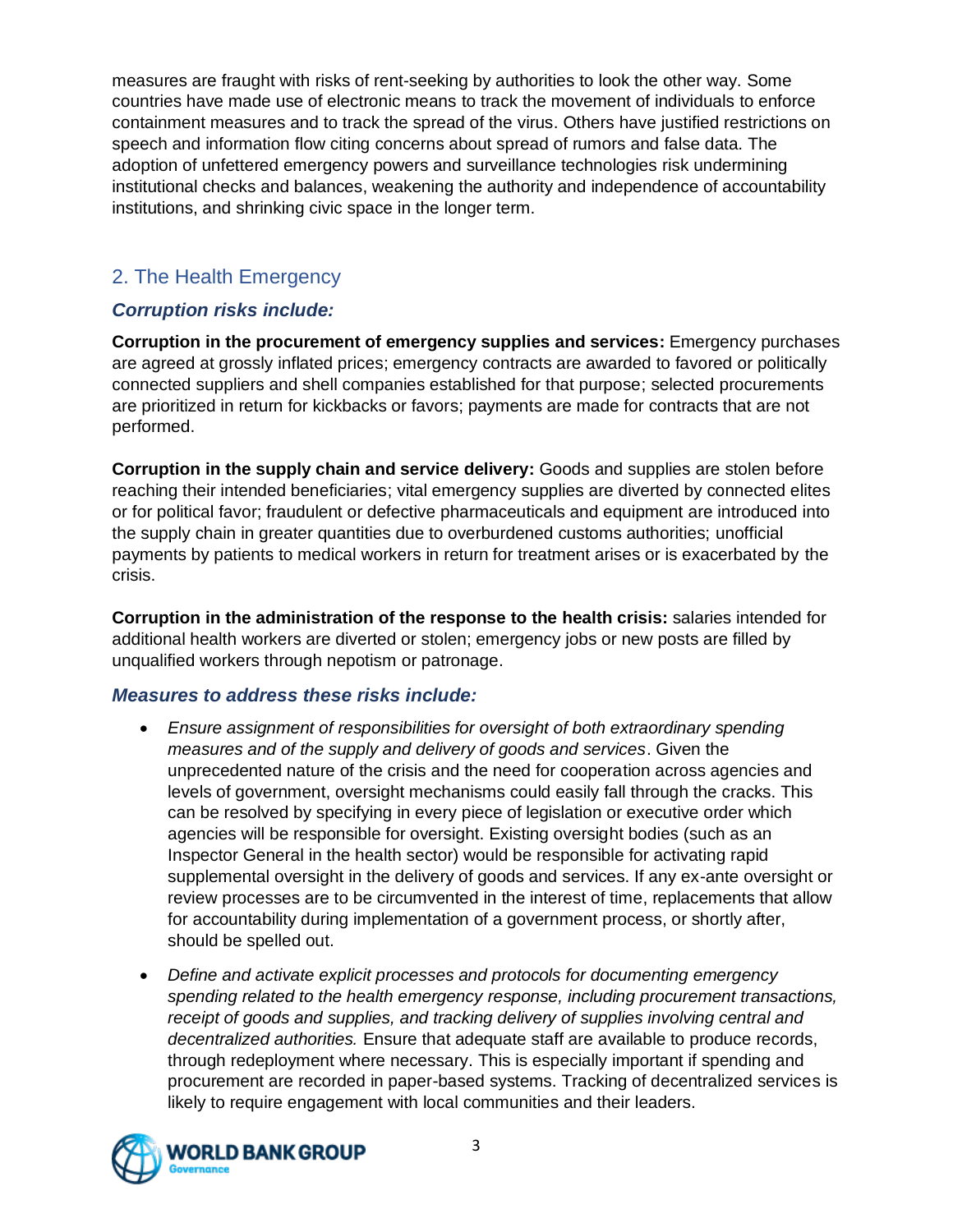- *Establish rules regarding the timing and format of publishing information on emergency spending.* The government should be required to disclose publicly all grants, procurements or provision of emergency funds over a set amount within a specified number of days after funds are released and/or used. For example, if competitive public procurement procedures are suspended, then government agencies should be required to publicly post all transactions using emergency funding within 5 days after a contract is signed. Disclosures should include contractor's name (including beneficial owner information if possible), cost of contract, and services to be provided.
- *Shorten feedback loops*. Establish bi-weekly review/audit of spending documentation to ensure comprehensive recording and accurate reporting on movement and delivery of supplies. Reporting on the findings of reviews/validation exercises should be closely linked with remedial actions to address any discrepancies identified. This includes modifying processes to plug gaps in controls, oversight, and monitoring that are contributing to the leakage of goods. Discrepancies that raise suspicions or allegations of criminal acts should be reported to proper investigative institutions.
- *Define clear principles for selection of new and/or temporary staff*. The mobilization of additional human resources required for the crisis should be based on principles of transparency and accountability, properly documented, and guided by clear principles when exceptions are authorized or required. This does not necessarily require protracted competitive processes which may be incongruent with the urgency of the response. Rather, the emphasis should be on highlighting the qualifications required for a position to enable review at a later date. Appointments should be for a limited duration to address urgent needs or subject to review once the immediate emergency subsides.

# 3. Food and Livelihood Insecurity

## *Corruption risks include:*

**Theft and capture in the allocation and use of emergency funds.** The speed and scale of emergency funding and the creation of extraordinary provisions creates uncertainty, and in many countries, mistrust and low confidence in existing accountability measures; the allocation of emergency funds is undermined by fraudulent applications; eligibility criteria and distribution of loans and grants to the private sector are captured by vested interests; conflicts of interest skew programs in favor of connected firms, individuals, or groups; distortions in the targeting of cash transfer programs (real or perceived) to include or exclude certain populations leads to mistrust and/or hardship; transfers are stolen prior to reaching intended beneficiaries.

**Corruption in the administration of the crisis:** equity and efficiency in the constraints placed on economic activity are undermined by fraud and corruption in the designation of essential businesses; emergency payroll is inflated or stolen before reaching frontline workers; additional staffing for government agencies and emergency functions is manipulated through nepotism, patronage or fraud; lack of information and transparency about government actions leads to perceptions of corruption (and/or incompetence).

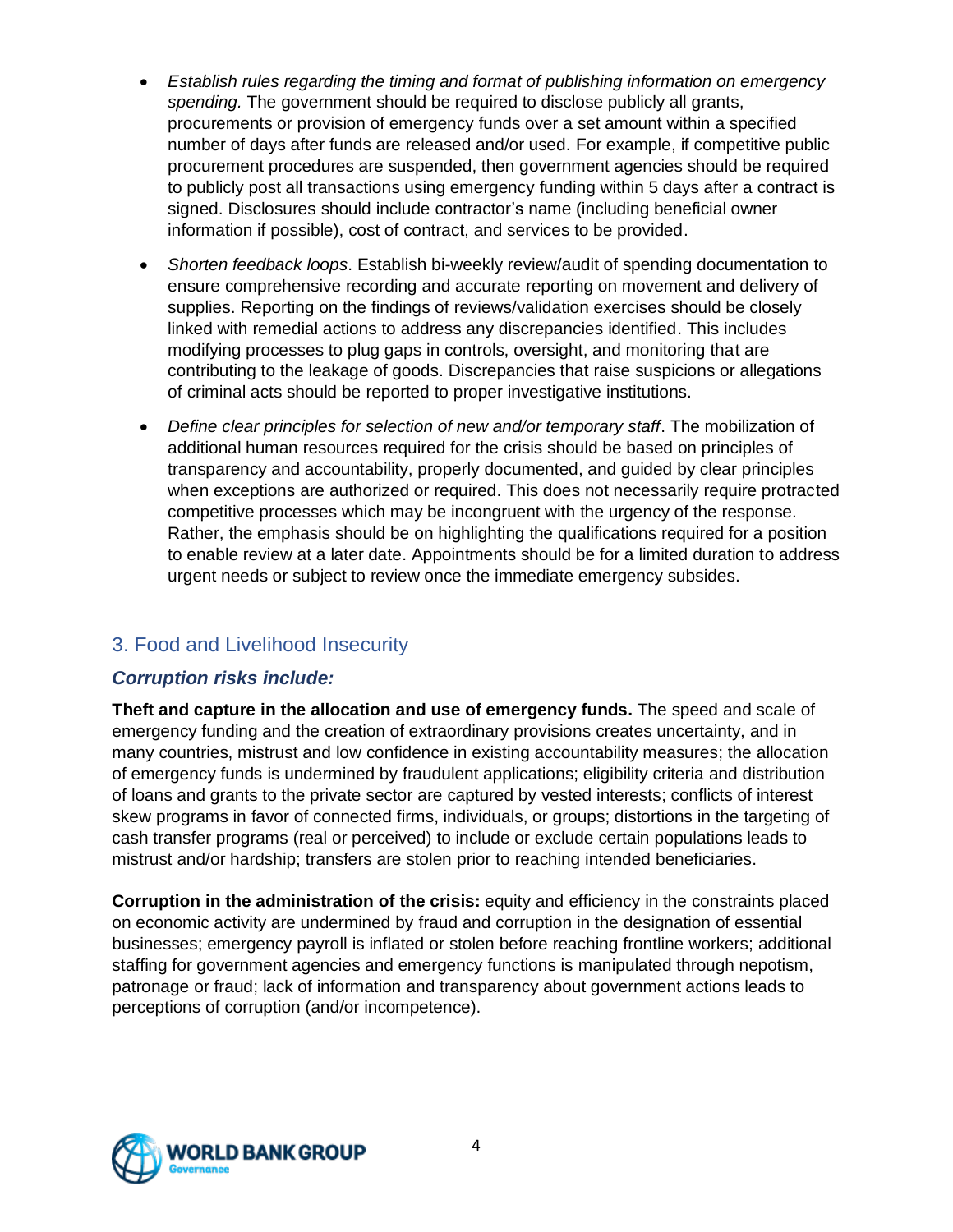#### *Measures to address these risks include:*

- *Ensure clear definition of eligibility for financial support programs and criteria for*  selection among applicants (where selection processes are utilized). Identify authority for program management and responsibility for accountability in the use of funds and in performance tracking*.* Ensure continued application of conflict of interest rules and procedures.
- *Establish explicit record keeping rules and recording of information relating to recipients of loans and/or grants.* Ensure adequate staffing of record keeping departments, including through redeployment of administrative staff*.*
- *Where possible, use existing platforms for executing cash transfers and grants and loans that have proven to be effective in the past.* Enlist mobile network providers and leverage community organizations and local business associations to help deploy emergency registration measures for vulnerable populations and micro-enterprises.
- *Information about the volume of spending and the allocation of grants and loans to individuals and private firms should be shared daily and in an accessible way using multiple mediums to ensure the maximum reach*. Platforms should allow for dynamic communication among government, the private sector, and local communities.
- *Shorten feedback loops by undertaking bi-weekly audits/reviews of the completeness of spending records and the accuracy of reporting, making use of multiple information sources*. Present reports on the findings of validation exercises, performed by internal and external auditors with the participation of anticorruption authorities, to senior management responsible for overall program implementation, and make reports public. Establish mechanisms to enable non-governmental participation in the validation exercises.
- *Define mechanisms to proactively respond to problems and discrepancies exposed in the validation reviews*. Responses should focus on modifying processes, control, and oversight to reduce data inconsistencies and actual leakages/thefts.
- *Establish and/or strengthen grievance redress mechanisms to ensure that communities and intended program beneficiaries have access to simple and functional processes to complain when they do not receive their expected payments*. Develop protocols to make public the receipt and response to complaints using platforms that promote community engagement.
- *Consider specifying extraordinary audit and supervision provisions for private sector and SOEs.* Extraordinary grant, loan or guarantee programs to support private sector businesses should include specific audit or supervision provisions. While reliance on existing audit procedures and institutions may be suitable in cases where these bodies have capacity, governments may need to create unique, program-specific auditors or ombudsmen with powers to review and report on the implementation of emergency programs providing funding to the private sector to prevent and detect favoritism, conflicts of interest, bribery, collusion, etc. When a specific fund has been created an explicit oversight mechanism should be established. Such an oversight mechanism should ensure clear management and leadership and may include a special board, special audits, and dedicated resources for enhanced oversight and monitoring/tracking.

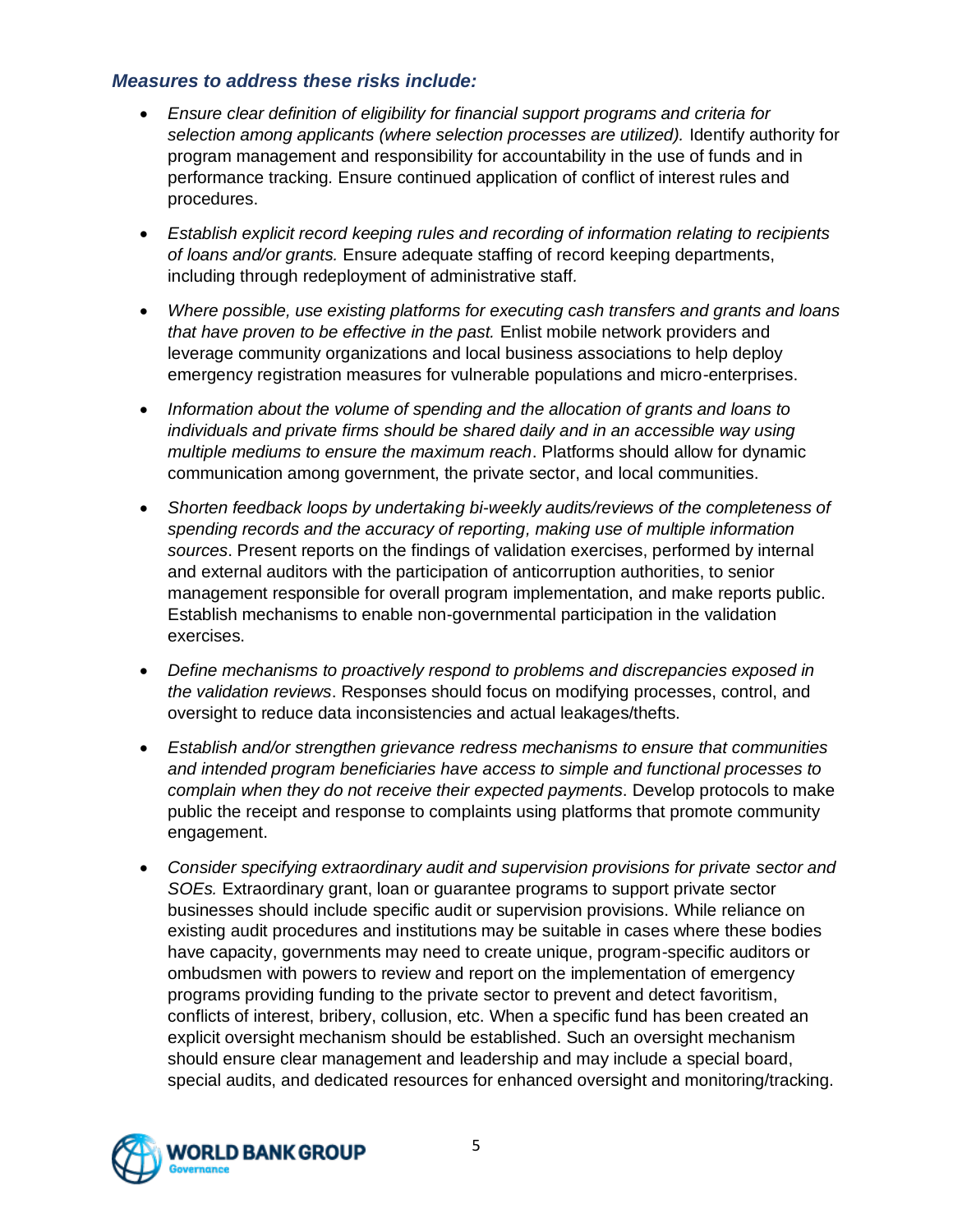# 4. Adoption of Emergency Powers

## *Corruption risks include:*

**Opportunities for corruption created by the exercise of emergency powers** include bribery and extortion by law enforcement officers, administrative, or regulatory officers in return for unequal application of emergency regulations.

**Emergency powers create an opportunity for executive weakening of oversight and accountability institutions:** government actions to respond to the health and economic crisis bypass existing oversight mechanisms for greater expediency; the adoption of unfettered emergency powers undermines the authority and independence of accountability institutions; the adoption of surveillance technologies undermines institutional checks and balances on the abuse of power by government**.**

#### *Measures to address these risks include:*

- *Establish and advertise grievance redress mechanisms to enable individuals to raise complaints about the manner in which the police enforce rules*. Such mechanisms should be extended to administrative and regulatory decisions arising from the adoption of emergency powers.
- *Ensure circumscribed scope and duration of extraordinary powers.* Emergency or extraordinary powers granted to the executive branch or to the government should be clearly defined and limited in scope. Essential information includes the nature of the emergency, why extraordinary powers are needed, and the provisions in place to review and adjust the scope of powers when the emergency has subsided. To ensure that they do not extend longer than necessary, extraordinary powers can be time-bound and contain a sunset clause that ends the powers at a certain date. Alternatively, a grant of extraordinary powers should be accompanied by a clause requiring a specific action by the legislature to continue the emergency powers after a certain date or period of time.

# 5. Need for follow-through

This note has focused on the serious corruption risks associated with key elements of the emergency response to COVID-19. The principles of an anticorruption program to address those risks recognize that the need for speed increases risks and requires adjustment to ensure that the emergency response can proceed without undue delay. Experience from past crises has shown that reports of corruption can quickly cause trust to evaporate. Low trust in a government's reporting or handling of the crisis can lead some people to eschew medical care or violate necessary precautions such as quarantines. It is important, therefore, that government actions are clearly articulated, rules are enforced, violations are addressed, and problems remedied as quickly as possible in a transparent manner.

*Remedies, sanctions, and accountability*. Since many of the recommendations in this note focus on record-keeping to ensure accountability, once the crisis has begun to subside it is essential to review records to hold individuals, institutions, and functions to account for malfeasance and performance problems, and to analyze findings to inform needed policy and institutional reforms. It is important to ensure that necessary sanctions and remedial actions are carried out. This may include measures such as debarring firms and individuals where appropriate, recovering assets, and strengthening platforms for inclusive governance.